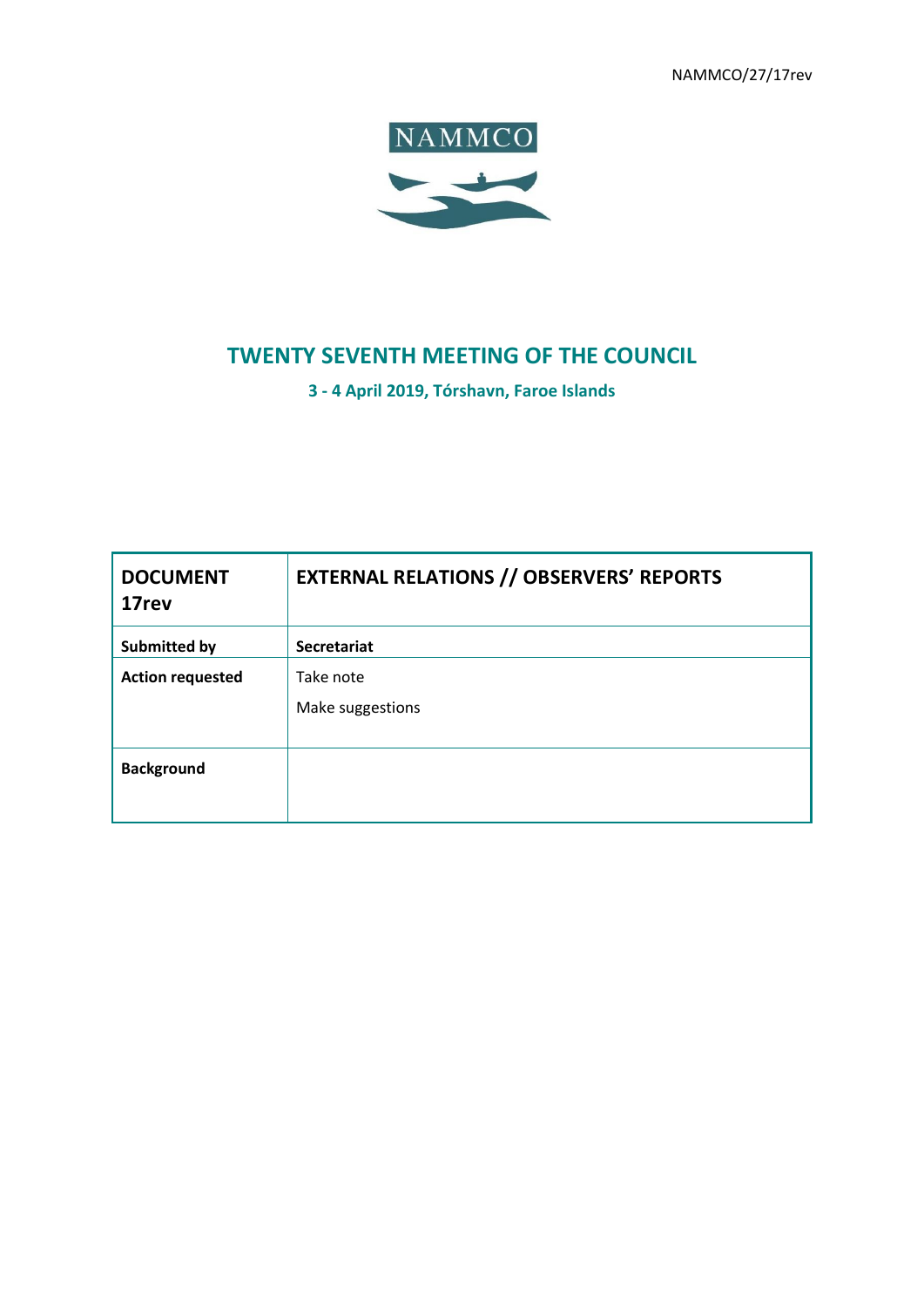## 1. OVERVIEW OF OBSERVATION ACTIVITIES IN 2018

## **1.1 Government and IGOS events attended by the Secretariat on behalf of NAMMCO**

| <b>Month</b>          | <b>Meetings</b>                                                       | <b>Venue</b>                | <b>Staff</b>                    | <b>Contribution</b>                                                                                                                       |
|-----------------------|-----------------------------------------------------------------------|-----------------------------|---------------------------------|-------------------------------------------------------------------------------------------------------------------------------------------|
| $7-8$ May             | (NEAFC-OSPAR) Collective<br><b>Arrangement (CoAr)</b>                 | Berlin, DE                  | GD                              | Presentation: "Contributing to a<br>sustainable North - 26 years of<br><b>Regional Marine Mammal</b><br>Management in the North Atlantic" |
| 21-22 June            | <b>Sustainable Use of Aquatic</b><br><b>Living Resources</b>          | Tokyo, JP                   | GD<br>invited                   | Presentation: "Case study: Arctic<br>Sealing and seal bans in a blue<br>perspective"                                                      |
| 7 July                | <b>Regional Fisheries Body</b><br><b>Secretariats' Network (RSN)</b>  | Rome, IT                    | <b>CW</b>                       | Presentation: "NAMMCO:<br><b>Contributing to a sustainable North</b><br>through regional management of<br>marine mammals"                 |
| $3 - 15$<br>September | <b>International Whaling</b><br><b>Commission (IWC)</b>               | Florianopolis,<br><b>BR</b> | <b>CW</b>                       | Interventions                                                                                                                             |
| 8 & 12<br>October     | <b>CAFF / CBMP Marine Strategy</b><br><b>Group and Expert Network</b> | Rovaniemi,<br><b>FL</b>     | GD                              | Interventions                                                                                                                             |
| $9 - 11$<br>October   | <b>CAFF / Arctic Biodiversity</b><br><b>Congress</b>                  | Rovaniemi,<br><b>FL</b>     | GD                              | Presentation: "Reconciliating<br>conservation and sustainable<br>harvest"                                                                 |
| $25 - 26$<br>October  | Sjøpattedyrutvalget<br>[Norwegian marine mammal<br>advisory board]    | Tromsø, NO                  | CW, FW,<br><b>SE</b><br>invited | Interventions and a presentation on<br>the upcoming harbour porpoise<br>workshop                                                          |
| $20 - 21$<br>November | <b>NMFA-IMR Science for Ocean</b><br><b>Actions Conference</b>        | Bergen, NO                  | GD<br>invited                   | Interventions                                                                                                                             |

#### **1.2 IGOs events attended by a Member Country on behalf of NAMMCO**

| <b>Month</b> | <b>Meeting</b>                                                                             | <b>Venue</b>         | <b>Represented by</b> |
|--------------|--------------------------------------------------------------------------------------------|----------------------|-----------------------|
| June         | <b>North Atlantic Salmon Conservation</b><br>Organisation (NASCO) 35th Annual<br>meeting   | Portland, Maine, USA | Faroes                |
| September    | <b>Northwest Atlantic Fisheries Organisation</b><br>(NAFO) 40 <sup>th</sup> Annual meeting | Tallinn, EE          | Iceland               |
| November     | <b>North-East Atlantic Fisheries Commission</b><br>(NEAFC) 37 <sup>th</sup> Annual meeting | London, UK           | Norway                |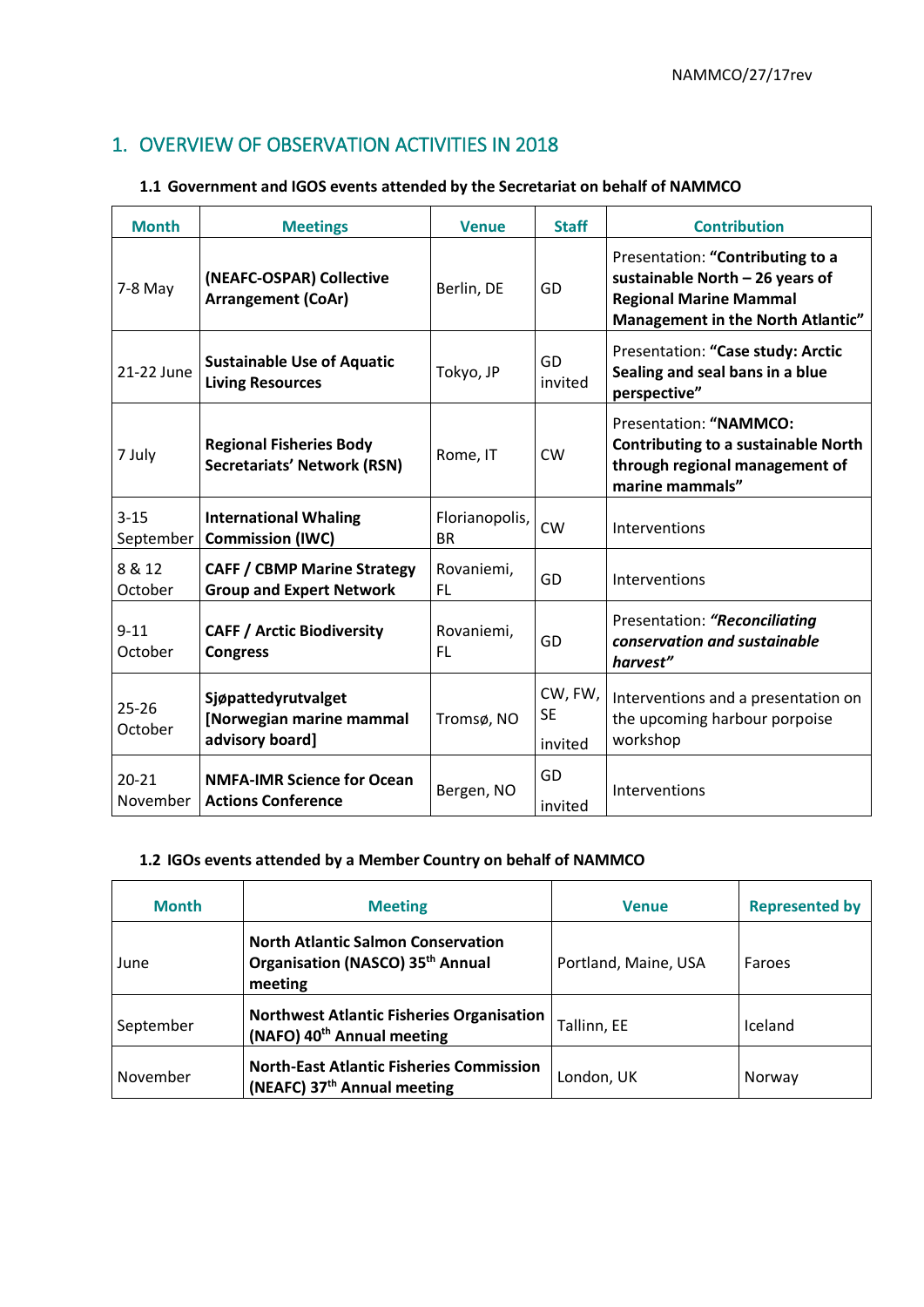#### **1.3 Skype meetings meeting IGOs Secretariats**

| <b>Date</b>       | <b>Skype with</b>             | <b>Topics</b>                                                                                                                                                                                                       | <b>Participation</b><br>from NAMMCO |
|-------------------|-------------------------------|---------------------------------------------------------------------------------------------------------------------------------------------------------------------------------------------------------------------|-------------------------------------|
| April 2018        | <b>OSPAR</b>                  | Upcoming CoAr meetings and<br>NAMMCO presentation                                                                                                                                                                   | GD                                  |
| November 2018     | FAO / Bycatch mitigation team | Following COFI 33<br>recommendation to FAO to<br>include IWC and NAMMCO in their<br>bycatch related work on the<br>development of best practices in<br>the form of technical guidelines:<br>Cooperation on by-catch | GD, CW, FW                          |
| January 2019      | <b>FAO / FIRMS</b>            | NAMMCO's participation in the<br><b>FIRMS Partnership</b>                                                                                                                                                           | CW, FW                              |
| <b>March 2019</b> | <b>IWC</b>                    | Upcoming Council 27 and focus on<br>exchange of information on issues<br>of common interest and possible<br>areas of strengthened<br>cooperation.                                                                   | GD, CW                              |
| <b>March 2019</b> | <b>ASCOBANS</b>               | Upcoming Council 27 and<br>representation at future meetings                                                                                                                                                        | GD                                  |

## 2. OBSERVER' REPORTS

#### **Report of NAMMCO Observer (SEC) to the 4 th meeting under the Collective Arrangement**

Desportes attended on behalf of NAMMCO. It was the first time that NAMMCO was represented to a meeting under the **'Collective Arrangement between competent international organisations on cooperation and coordination regarding selected areas in areas beyond national jurisdiction in the North-East Atlantic**' which is a formal agreement between legally competent authorities managing human activities in the Areas Beyond National Jurisdiction in the North-East Atlantic.

The foremost objective of the CoAr is to facilitate cooperation and coordination on area based management between legally competent authorities, promoting the exchange of information on each other's activities and achievements and taking into consideration all conservation and management measures taken in relation to the North-East Atlantic. It contributes to delivering an ecosystem approach to the management of all relevant human activities in the marine environment.

The fourth meeting under the collective arrangement was held 7-8 May 2018, Berlin, Germany, at the kind invitation of the Federal Republic of Germany; Federal Ministry of Food and Agriculture and the Federal Ministry for the Environment, Nature Conservation and Nuclear Safety.

The meeting was attended by representatives of OSPAR and NEAFC Contracting Parties and Secretariats. Besides NAMMCO, observers from the Abidjan Convention, the Cartagena Convention, ICCAT, ICES were also present and presented their respective scope of work. **Desportes described the work of NAMMCO through the presentation: "Contributing to a sustainable North – 26 years of Regional Marine Mammal Management in the North Atlantic".**

The meeting provided a forum for achieving better concerted actions and improving regional and cross-sectoral dialogue and the opportunity to discuss subjects of common interest and concern.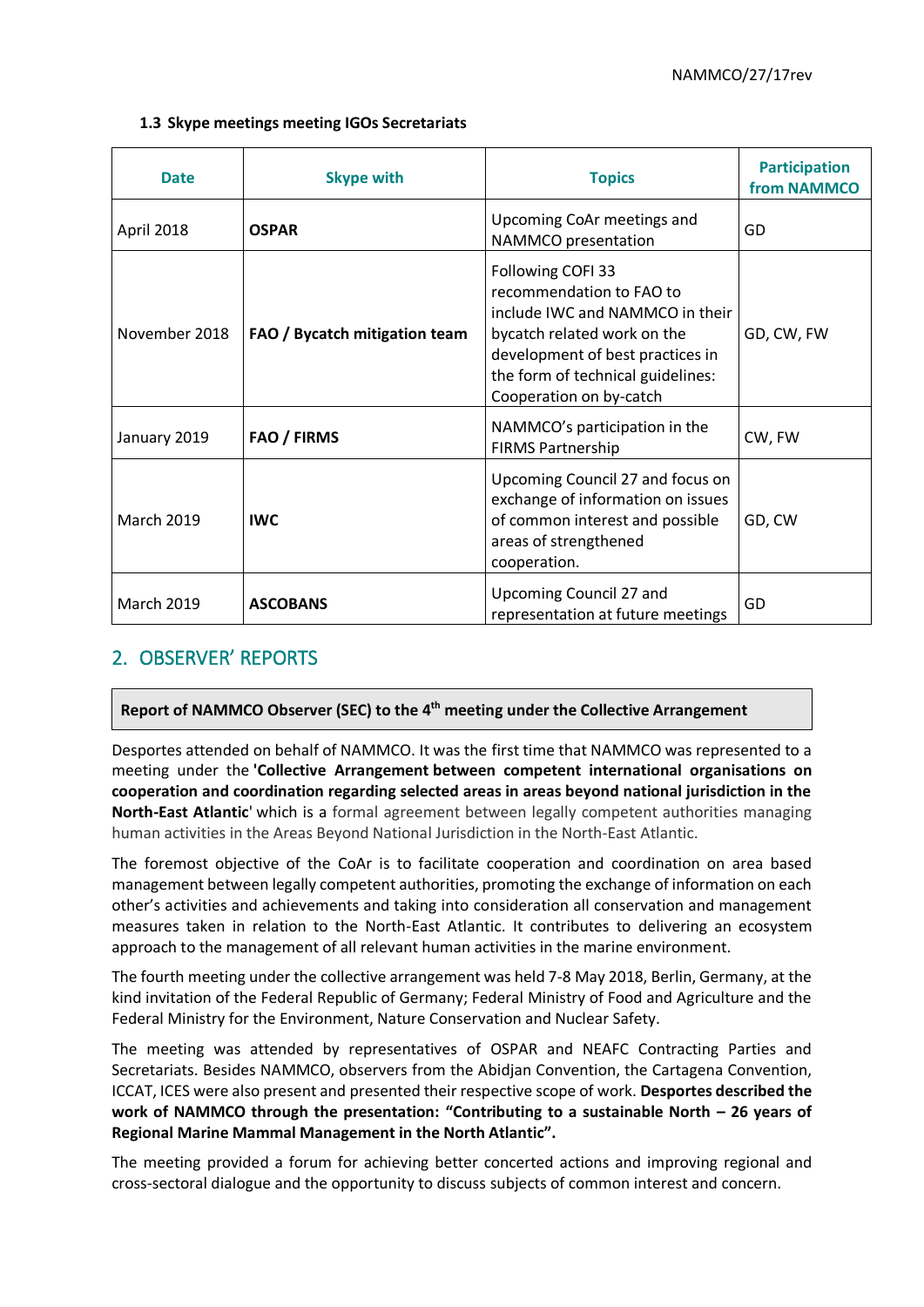It was reiterated that the intention of the CoAr had always been to include a wide group of competent international organisations. The continued aim is to expand it to other organisations therefore the attendance of other Secretariats to the meeting from ICCAT, NAMMCO and the Abidjan and Cartagena Conventions was welcomed.

An aide memoire and key actions resulting from the meeting as well as the list of participants and agenda can be found [here.](https://www.ospar.org/meetings/archive?q=Collective+arrangement&a=&y=&s=)

### **Report of NAMMCO Observer (SEC) to the Meeting on Sustainable Use of Aquatic Living Resources**

Desportes attended on behalf of NAMMCO, she was invited with the specific aim of giving a presentation similar to that given at Council 26. Her presentation **"Case study: Arctic Sealing and seal bans in a blue perspective"** was well received.

Over 45 countries were represented at the two-day closed meeting as well as several fisheries organisations. The meeting started with an overview of sustainable use of Aquatic Resources and the developments that are currently occurring on a regional and global basis, in terms of use, conservation, regulations and are restrictions and campaigns. Then the themes discussed were Sustainable Use issues in each region/country, the IWC67 and the present dysfunctional situation and ways forward, CITES CoP18 and FAO COFI33. Recommendations to Ministers and fisheries management bodies.

## Report of NAMMCO observer (SEC) to the 7<sup>th</sup> Meeting of the Regional Fisheries Body (RFB) **Secretariats' Network (RSN)**

Winsnes attended on behalf of NAMMCO. The meeting was attended by 41 members of the Network.

RSN, established in 1999 as an FAO-initiative, consists of 54 RFB Secretariats (intergovernmental organisations both with advisory and mandatory mandate). RSN is a coordination mechanism which facilitates sharing experiences, data and information, and provides a forum for discussion on emerging issues of common concern among the RFB Secretariats; it does not engage in policy development, nor take decisions of a binding nature. The Network provides an ever-evolving RFB collaboration framework and is the focal point between the RSN members and FAO.

**Winsnes gave described the fundament for NAMMCO's work, presenting todays status and pointing to future challenges in the presentation "NAMMCO: Contributing to a sustainable North through regional management of marine mammals".** Special attention was given to the importance of international cooperation and to the project "Marine Mammals - a multifaceted resource" which highlighted the potential of marine mammals as a food resource in a "Blue Economy" perspective.

During the RSN meeting, emphasized was put on the need for RFMOs/RFBs to fully participate in the rapidly enhanced global/UN initiatives to ensure that UN bodies are fully aware of the work and role of RFMOs/RFBs in coordinating the outputs of their global initiatives. Other topics addressed included data standardization and sharing, bycatch, the International Year of the Salmon in 2019, marine mammals as food resource and the State of the Ocean Initiative.

The  $1<sup>st</sup>$  day of the RSN meeting was just prior to COFI 33 and the Chair of the RSN gave a statement on behalf of the Network to COFI 33 based on discussions from the meeting. A special edition of the RSN Newsletter was launched for COFI 33, sharing the RFBs' work on Sustainable Development Goals (SDG), and a guidance article of the UN Special Envoy for Oceans. In addition, a video had been produced together with FAO on the role of RSN and to promote the work of RFBs and RFMOs in achieving SDG and contributing to food security.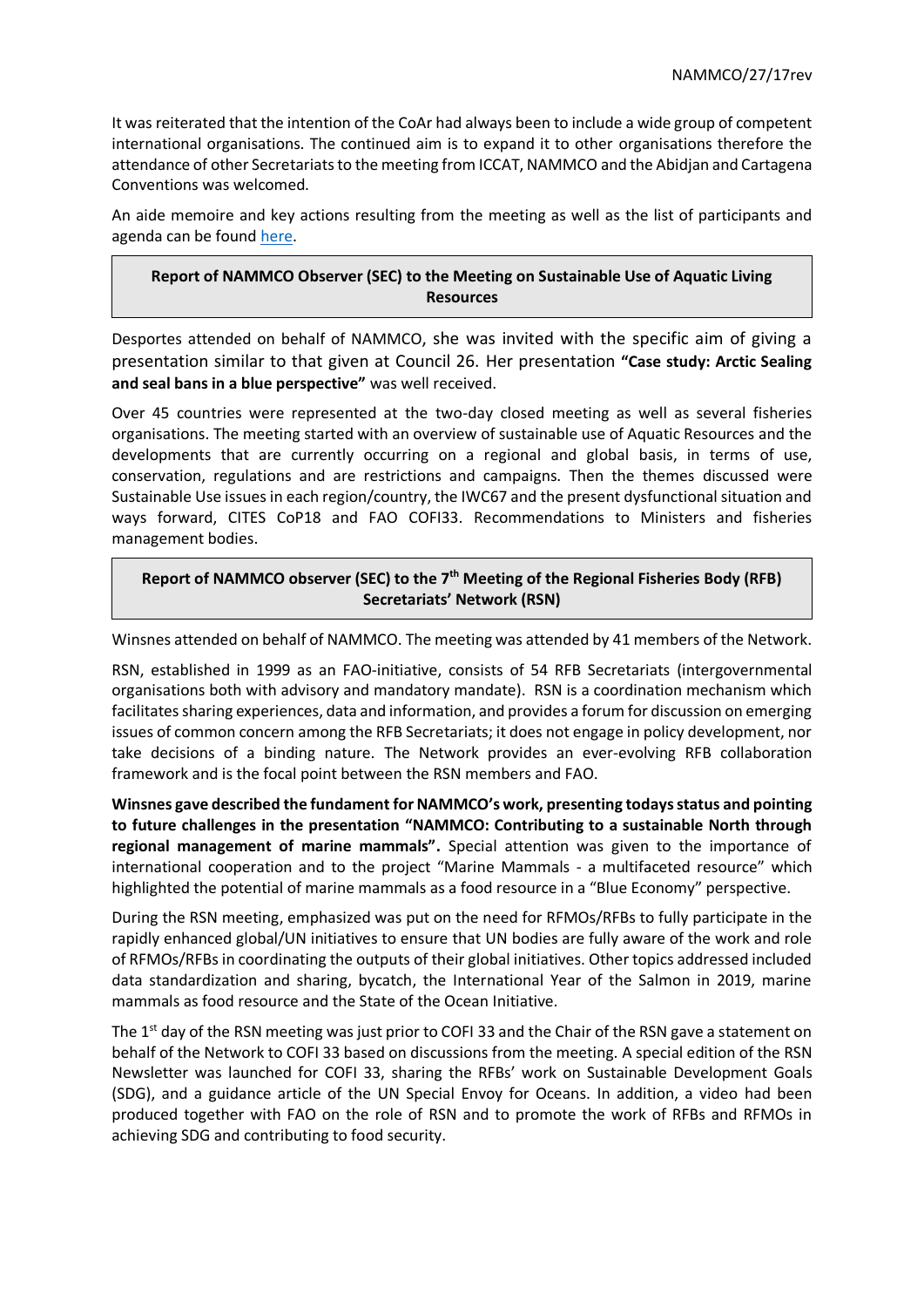#### **Report of NAMMCO Observer (SEC) to the 67th Meeting of the IWC**

Winsnes attended on behalf of NAMMCO. Participating were representatives from 75 of 89 contracting parties, 4 IGOs and 80 NGOs.

NAMMCO gave five interventions, one in the ASW and four during the Commission meeting. The interventions focused on NAMMCO work in support of the proposed Schedule Amendment for ASW, the continued effort in improving hunting methods to reduce struck and lost animals, the importance of strengthening scientific and other cooperation across organisations to meet the challenges faced by marine mammals from the effects of climate change and other environmental changes, and the importance of by-catch and NAMMCO's efforts to obtain reliable estimates and identify mitigation measures.

Items of special interest to NAMMCO:

#### **Resolutions**

*The "Florianopolis Declaration on the role of IWC in the Conservation and Management of Whales in the 21st Century*" was adopted reaffirming the importance of maintaining the moratorium on commercial whaling. The "*Way forward for the IWC*" which formed one part of the IWC Reform Proposal by Japan failed. A resolution on Food security, first tabled at IWC 66 was redrawn yet again when it was clear that consensus could not be reached. Two resolutions on ghost gear entanglement and anthropogenic underwater noise respectively were adopted.

#### **Aboriginal Subsistence Whaling**

The proposed block Schedule amendment for all ASW hunts including a limited automatic renewal provision (occurring when quota requests are unchanged, there is positive scientific advice and information is provided according to agreed timeline) for after 2025 was adopted. IWC also agreed to a workplan to further improve killing methods for ASW hunts. Of special concern for Greenland was the endorsement to remove the minimum length limit for West Greenland fin whales and the 9-month season limit for common minke whales off Greenland.

#### **Unintended anthropogenic impacts**

IWC progress, both under the remit of the SC and the Conservation Committee, on pollution, marine debris and noise were welcomed and endorsed. Recommendations from the Bycatch Mitigation Initiative were endorsed, notably the Strategic Plan for Bycatch, the Bycatch Mitigation Initiative workplan and the continuation of the Bycatch Coordinator position. Also endorsed was the Ship Strike Strategic Plan and its work programme.

During the session on whale killing and welfare issues, NAMMCO and its members were acknowledged for their substantial efforts dedicated to improvements of hunting methods.

The full report from the meeting may be downloaded from the IWC homepage.

## **Report of NAMMCO Observer (SEC) to the meeting of the CAFF / CBMP Marine Strategy Group and Expert Network**

Desportes attended on behalf of NAMMCO. The Circumpolar Biodiversity Monitoring Programme (CBMP) is an international network of scientists that work together to improve detecting, understanding and reporting of arctic biodiversity trends, to shorten the time before identification of trend and management response.

One of the original aims was to produce periodical reviews for CAFF, approximately every 5 years, of which the Artic Biodiversity Assessment (ABA) could be seen as the first (2013) and State of the Arctic Marine Biodiversity Report (SAMBR), to which NAMMCO contributed, as the second (2017). So far,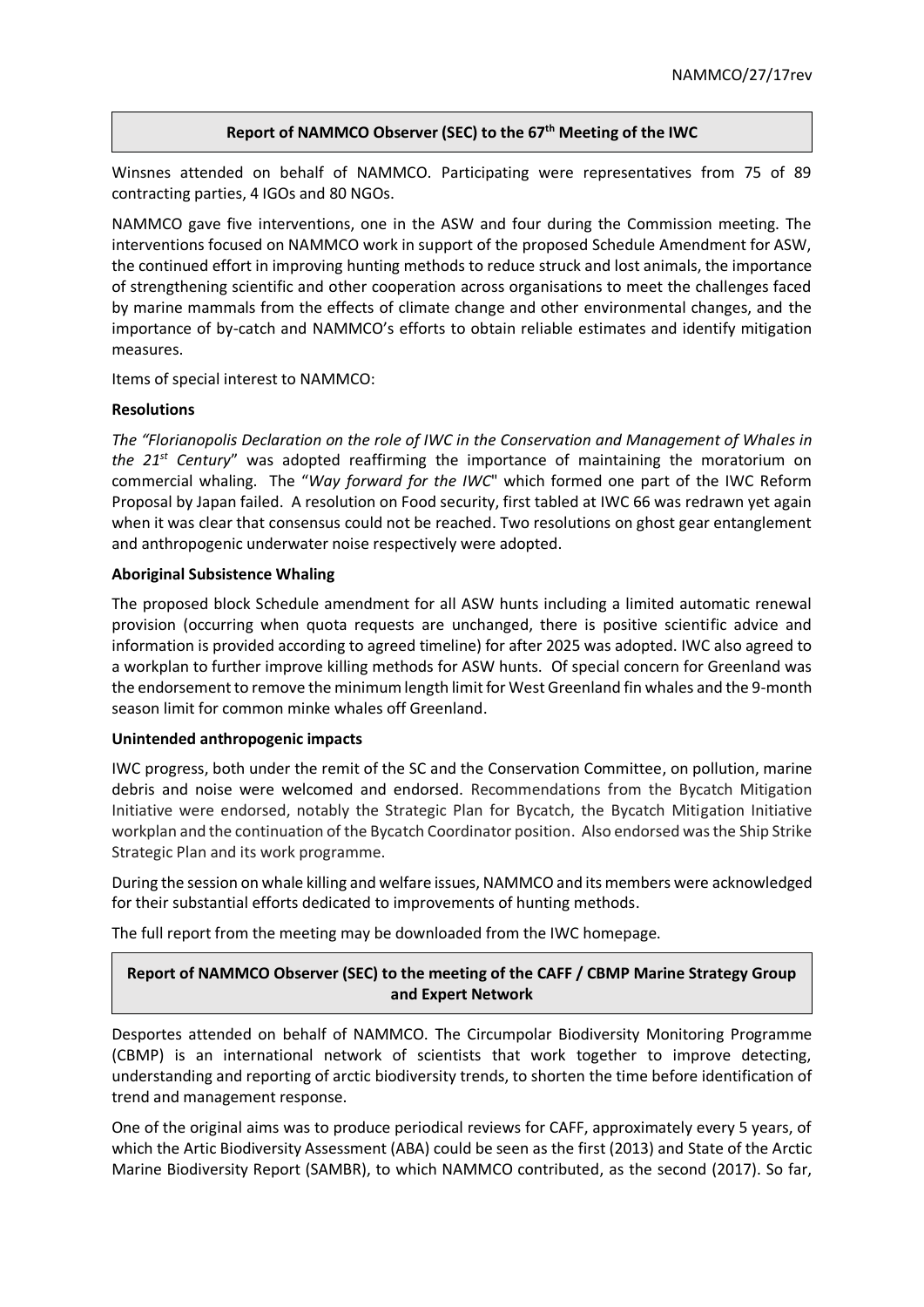the CBMP work has focused on endemic arctic species (bowhead, narwhal, beluga, walrus and icebreeding seals), but is contemplating the possibility of adding migrating species as well.

Possible future tasks were discussed at the meeting and are awaiting decisions from the CAFF board. Possibilities include a report about circumpolar harvest of marine mammals and a circumpolar analysis of passive acoustic monitoring (PAM) data. Other candidates for collaboration include health assessments, beluga life history comparisons and telemetry data. A core challenge though is that CBMP has no dedicated funding, so the work is supposed to be based on existing national monitoring schemes. A scoping workshop to identify ecosystem drivers important for arctic change is planned in Greenland in November 2019. The goal of this workshop will be to focus the future tasks of CBMP-Marine.

#### **Report of NAMMCO Observer (SEC) to the CAFF Arctic Biodiversity Congress ABC**

The 2018 Arctic Biodiversity Congress, hosted by the Conservation of Arctic Flora and Fauna (CAFF), the biodiversity working group of the Arctic Council, and the Ministry of the Environment, Finland, aimed at promoting the conservation and sustainable use of Arctic biodiversity. It was relevant to all wishing to make specific and significant contributions to the conservation of Arctic biodiversity through dialogue among scientists, Indigenous peoples, policy-makers, government officials, industry, academia, media and civil society.

The Congress program was organized along six main themes that are critical to meet common challenges in the Arctic and reflect the policy recommendations of the 2013 Arctic Biodiversity Assessment: climate change, ecosystem-based management, mainstreaming biodiversity, addressing stressors, identifying and safeguarding important areas, and improving knowledge and public awareness. The Congress was a mix of plenary presentations and panel, panel debate and thematic sessions, as well as other related events and dialog forum.

**Desportes was member of the Program Advisory Committee**. She attended the Congress on behalf of NAMMCO and gave the following presentation *"Reconciliating conservation and sustainable harvest"* in the session EBM11: Conservation and sustainable harvest.

The Congress was a unique opportunity for networking with Arctic actors.

#### **Report of NAMMCO Observer (SEC) to the meeting of the Sjøpattedyrutvalget**

Winsnes, Wickson and Enoksen attended on behalf of NAMMCO. This is an annual meeting for all Norwegian actors dealing with marine mammals. Information on all research and management issues are given and discussed, and the meeting gives recommendations to the authorities. It is attended by representatives from the ministry, directorate for fisheries and relevant research institutes. Although this is a national forum, NAMMCO has been invited to participate in recent years.

Enoksen informed on the upcoming NAMMCO Workshop on Harbour Porpoises. For the 2019 meeting NAMMCO was asked to present its work on hunting methods and generally how user knowledge is incorporated into NAMMCO work.

#### **Report of NAMMCO Observer (SEC) to the NMFA-IMR Science for Ocean Actions Conference**

The Norwegian Prime Minister Erna Solberg took the initiative to establish the High-level Panel on Building a Sustainable Ocean Economy and has got support in UN and G7 for her initiative. The Institute for Marine Research (IMR) was responsible for organising a science conference with

only invited participants, NAMMCO being one of them, to share new knowledge. The main objective of the conference was to identify challenges and opportunities relating to the sustainable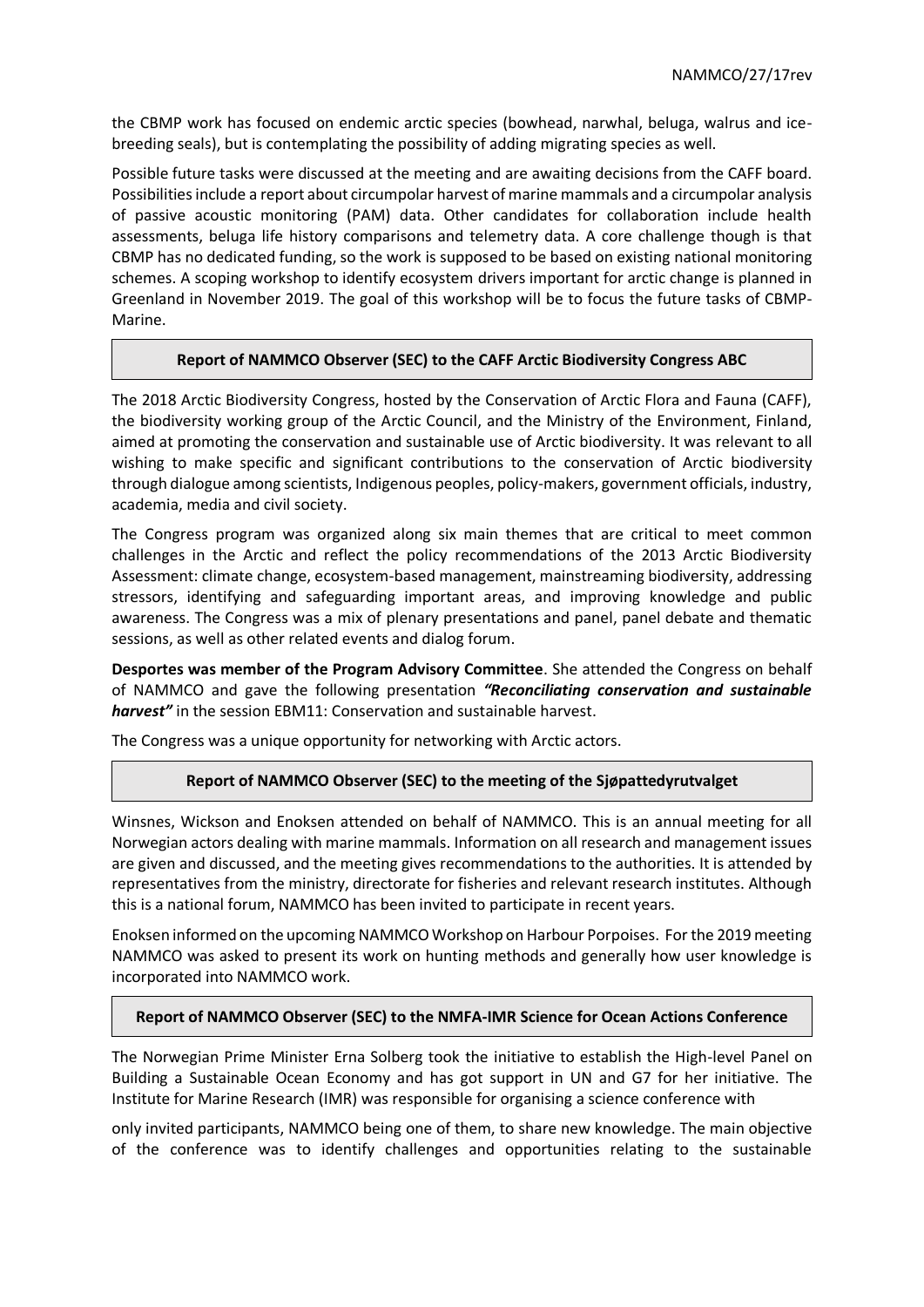management of biological resources in different oceans (both data-rich and data-poor areas) of the world, and to suggest action points to the High-level Panel.

On 20-21 November 2018, 150 invited ocean experts from more than 50 countries met to discuss critical science-based actions in response to the problems facing the oceans. The conference addressed five areas of serious concern, aiming to make a contribution towards achieving the UN Sustainable Development Goals: 1) Impacts of climate change on marine ecosystems, 2) Ocean health, 3) The state of fisheries resources, 4) Sustainable aquaculture, 5) The importance of seafood for human nutrition. discussion was followed by round tables discussion, the tables being responsible for providing action points related to the topic.

The findings and conclusions of the conference focus on challenges and opportunities and propose common goals, regional solutions, and best practices for achieving them (action points) and feed directly into the work of the High-level Panel and the G7 countries work for a sustainable bio economy. The report from the Science for Ocean Action Conference can be found [here](https://www.hi.no/resources/Science-for-Ocean-Actions-rapport-1.pdf) at [https://www.hi.no/resources/Science-for-Ocean-Actions-rapport-1.pdf.](https://www.hi.no/resources/Science-for-Ocean-Actions-rapport-1.pdf) On March 5, Sissel Rogne, Managing Director of the Institute of Marine Research (IMR), submitted the conference report to Prime Minister Erna Solberg. See [here](https://www.hi.no/en/hi/news/2019/march/handed-over-advice-on-the-worlds-oceans) [https://www.hi.no/en/hi/news/2019/march/handed-over](https://www.hi.no/en/hi/news/2019/march/handed-over-advice-on-the-worlds-oceans)[advice-on-the-worlds-oceans.](https://www.hi.no/en/hi/news/2019/march/handed-over-advice-on-the-worlds-oceans)

Desportes attended on behalf of NAMMCO, which was the only body representing the top predator level, pointing to it as one of the marine resources in different discussions, and calling for the respect of what different peoples and cultures consider resources. FAO representatives (M. Barange and M. Camilleri) and Desportes discussed ways of increasing the cooperation FAO-NAMMCO, in particular regarding the by-catch issue.

#### **Report of NAMMCO Observer (SEC) (Faroe Islands) to the 35th Annual Meeting of NASCO**

The 35th Annual Meeting of the NASCO took place from 12 to 15 June in Portland, Maine, USA.

During the meeting NASCO adopted two important measures to regulate fisheries - one around the Faroe Islands and the other off West Greenland. The decision applicable to the Faroe Islands acknowledges that the fishery will be managed from 2019-2022 taking into account scientific advice. The three-year measure adopted for the internal use fishery at West Greenland strengthens monitoring and control and sets a total catch of 30 t. The return by NASCO to setting a total catch as part of the multi-year measure is essential to the effective management of the fishery.

Factors that affect the health of Atlantic salmon extend well beyond fisheries, and NASCO and its scientists are engaged in cutting edge work to identify and address those causes. Determining why salmon are dying at sea before they can come back to their natal rivers to spawn is a key area of research. A new innovative approach to oceanic acoustic monitoring, ROAM, will allow salmon to be tracked through the marine environment. The approach will overcome many of the significant challenges associated with tracking Atlantic salmon throughout their extensive marine migration. Another area of critical international research is the "Likely Suspects" project, which aims to identify ocean areas where salmon are disappearing to help prioritize and effectively target additional scientific work. A data workshop is currently in the planning stages with the International Council for the Exploration of the Sea to advance this project.

NASCO is a key partner in the International Year of the Salmon (IYS). IYS is a bold multi-year effort undertaken in cooperation with the North Pacific Anadromous Fish Commission that is intended to create a hemispheric partnership to facilitate an intense burst of outreach and research that will fill knowledge gaps and catalyse new ways to generate and share knowledge necessary for the resilience of salmon and people in a changing world. The focal year for the initiative is 2019, and a number of IYS-related activities and projects are already underway. Two signature projects previously mentioned are ROAM and "Likely Suspects" Given the importance of IYS, NASCO held a workshop to progress the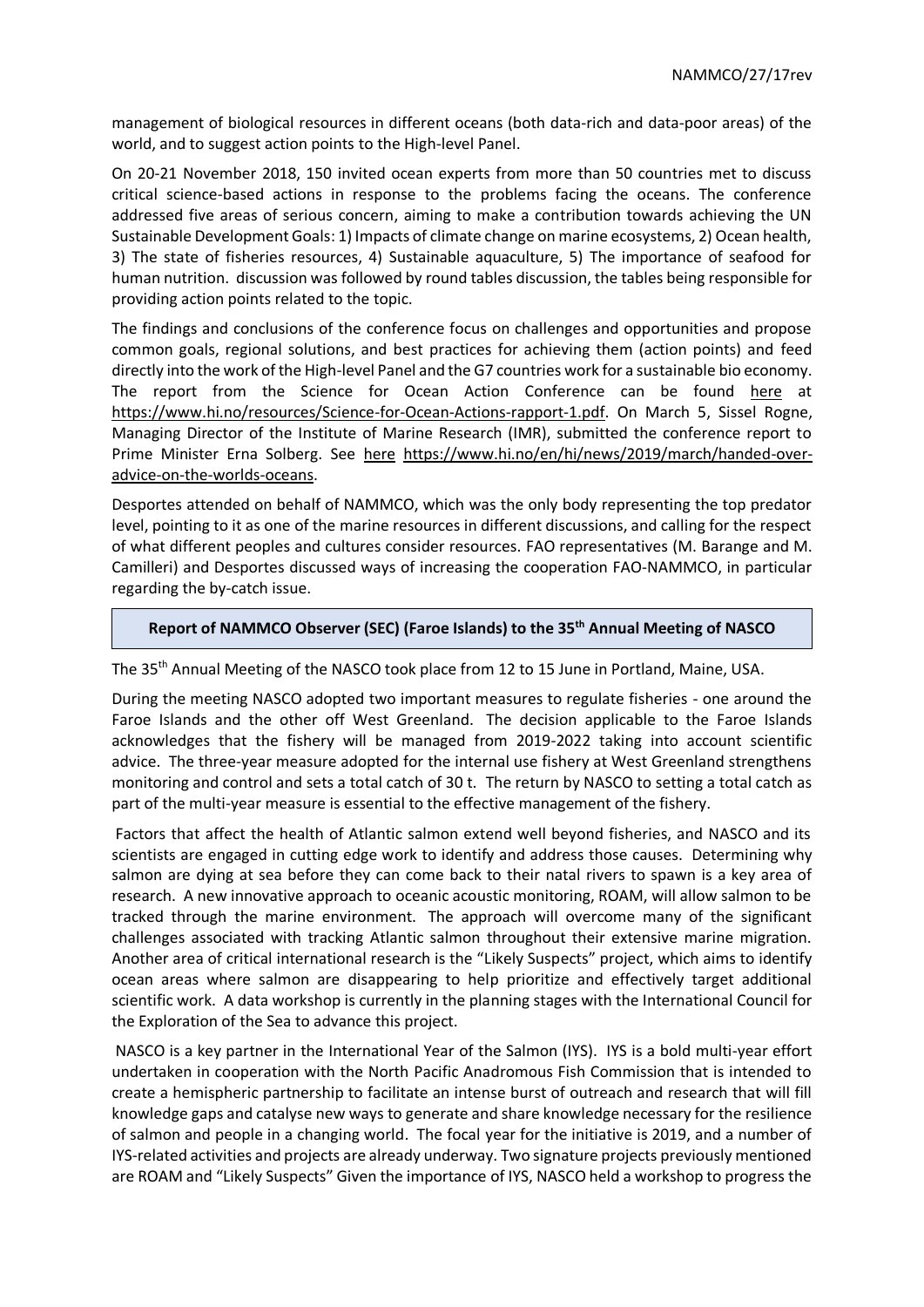planning of this important initiative. In addition, an IYS symposium entitled *Salmon in a Changing World* will be held just prior to the 2019 NASCO Annual Meeting in Tromsø, Norway.

Harvests of endangered and threatened populations of North American origin salmon in the St. Pierre and Miquelon mixed stock fishery were also discussed, and NASCO continued to urge France (in respect of St. Pierre and Miquelon) to cooperate in the management of, and research on, its fishery. While France (in respect of St. Pierre and Miquelon) explained it was not in a position to join NASCO, it expressed its commitment to take NASCO recommendations on catch by its communities into account.

As well as this NASCO continues to look for ways to improve implementation of its agreements on fisheries management, habitat protection, and aquaculture and related activities. A workshop was held again this year to review critically and publicly how well NASCO members are meeting their commitments. Holding members accountable in this way is essential to the effectiveness and credibility of the organization. A new reporting cycle has begun in 2019 and possible improvements to the review and evaluation process are under consideration.

#### **Report of NAMMCO Observer (Iceland) to the 40th Annual Meeting of NAFO**

The 40<sup>th</sup> Annual Meeting of the NAFO took place from 17 to 21 September 2018 in Tallinn, Estonia.

The 40th Annual Meeting of the Northwest Atlantic Fisheries Organization (NAFO) took place from 17- 21 September in Tallinn, Estonia. Delegates from all the 12 NAFO Contracting Parties were present at the meeting.

At the meeting, NAFO accepted the Performance Review Panel Report and its 36 recommendations to further improve its functioning. This second comprehensive Review that NAFO undertakes addressed conservation and management; compliance and enforcement; governance; science; international cooperation; and financial and administrative issues. NAFO also established a working group to develop an action plan to address all the recommendations.

In addition, to the traditional total allowable catch (TAC)\* and quota decisions, decisions were made regarding the following:

NAFO adopted an exceptional circumstances protocol for NAFO's Greenland halibut management strategy evaluation.

NAFO continued its commitment to the conservation of marine biodiversity in NAFO waters by implementing measures to prohibit the directed fishing of Greenland shark and for Contracting Parties to report on efforts to minimize incidental catches and mortalities.

NAFO adopted a comprehensive revision to the NAFO Observer Program to enhance the quality of data being collected by NAFO observers.

NAFO agreed to a schedule for the management strategy evaluation (MSE) plan for cod in the Flemish Cap (Division 3M), including setting a Harvest Control Rule (HCR) for the stock, for the next Annual Meeting.

NAFO continued its efforts towards further developing its ecosystem approach to fisheries management by requesting that the NAFO Scientific Council develop a 3 to 5-year workplan to ensure its prioritization and support. In this context, NAFO looks to further progress in the implementation of its Ecosystem Approach Roadmap